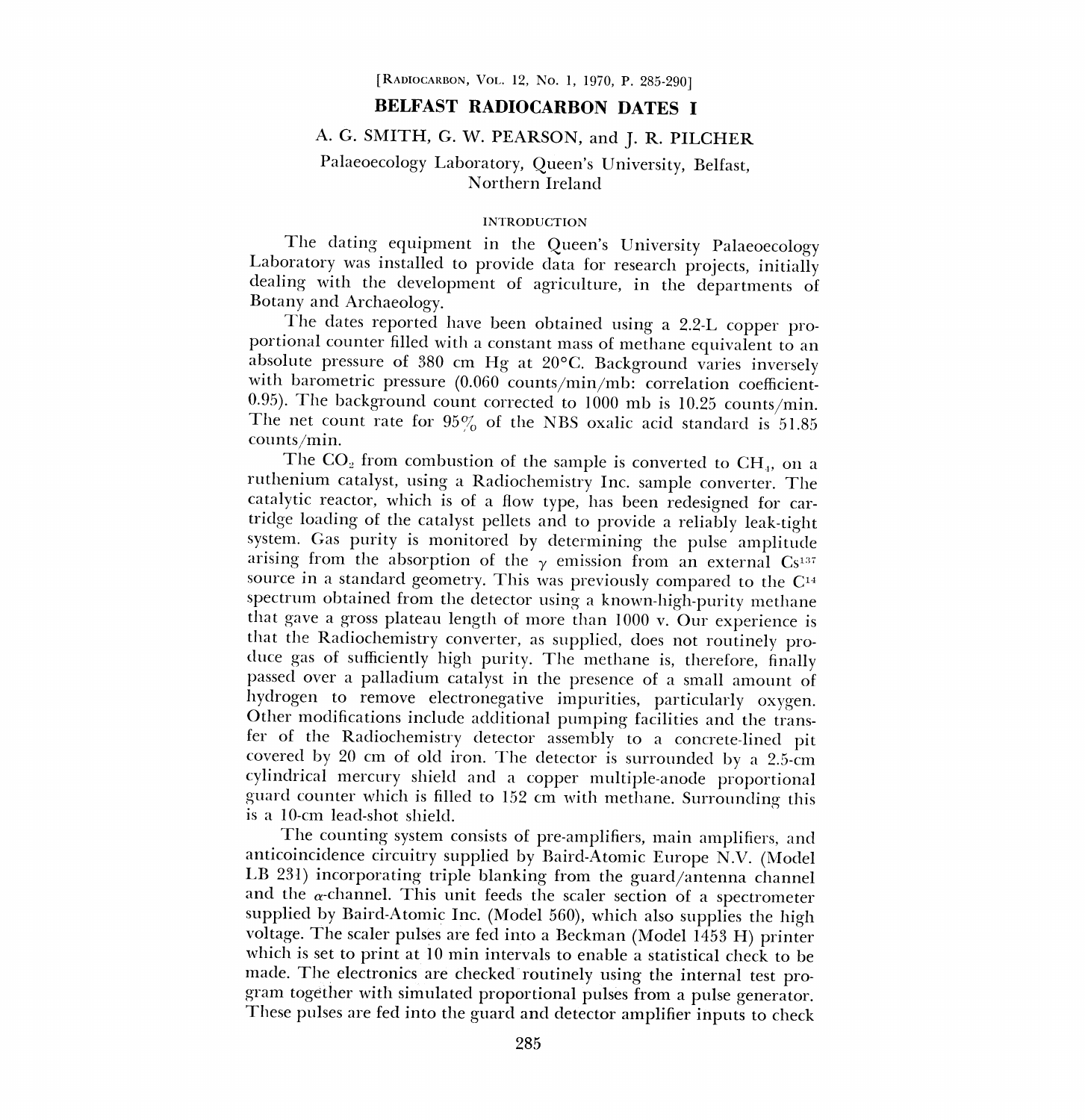on amplifier gain and discriminator levels. The operating voltage is 5.2 kv. The channel width is selected, on the basis of the oxalic acid standard, to include the optimum number of  $C^{14}$   $\beta$  pulses with minimum background. A check on the channel width is obtained by measuring the number of counts from the external Cs<sup>137</sup> source at different high-voltage settings above the gross and  $\alpha$  discriminators. The samples have been counted for 1000 min at least twice, at roughly 14-day intervals (except UB-67 and UB-206).

The charcoal samples have been pretreated in the following way:

- 1) boiled in  $10\%$  NaOH for 1 hour and washed;
- 2) bleached in calcium hypochlorite, acidified with HC1, and washed;
- 3) nitrated in a 1:1 mixture of conc  $H_2SO_4$  and conc  $HNO_3$  and washed;
- 4) extracted in redistilled acetone in Soxhlet extractor until issuing solvent is clear;
- 5) extracted in water in Soxhlet;
- 6) dried for 3 days at 100°C.

### ACKNOWLEDGMENTS

We gratefully acknowledge financial support from The Queen's University of Belfast and the Natural Environment Research Council. We are much indebted for advice on technical matters to E. H. Willis, V. R. Switsur, H. Barker, and A. Walton, and would like to thank H. Tauber and R. Burleigh for providing check samples. A special debt is owed to G. Moffatt and A. Richardson for their early work in attempting to bring the apparatus into operation. We acknowledge the cooperation in the field of D. M. Waterman and A. M. ApSimon in obtaining samples from Navan Fort and Ballynagilly. The sample descriptions and comments for Navan Fort have been written in collaboration with Waterman, and ApSimon has contributed to the comments on the Ballynagilly dates. We are indebted to P. Q. Dresser for his work on the barometric pressure correction and to I. Goddard for general assistance. E. M. Jope has given us the benefit of his advice and guidance throughout.

### SAMPLE DESCRIPTIONS

#### I. CHECK SAMPLES

# UB-63. Fallahogy, No. 6 2160 B.C.

# $4110 \pm 55$

Sphagnum peat from raised bog in Townland of Fallahogy, Co. Londonderry, Northern Ireland (54° 54' 30" N Lat, 6° 33' 5" W Long; Irish Grid Ref. C 925075). Sample from 227 cm depth immediately above main retardation layer and at beginning of 2nd phase of forest clearance as indicated by pollen analysis (Smith and Willis, 1962). Coll. 1957 by A.G.S. Comment: part of this sample was dated by the Cambridge Laboratory (Radiocarbon, 1962, v. 4, p. 68) Q-558; 4582  $\pm$  120, 4492  $\pm$  120,  $4398 \pm 120$  B.P. No pretreatment.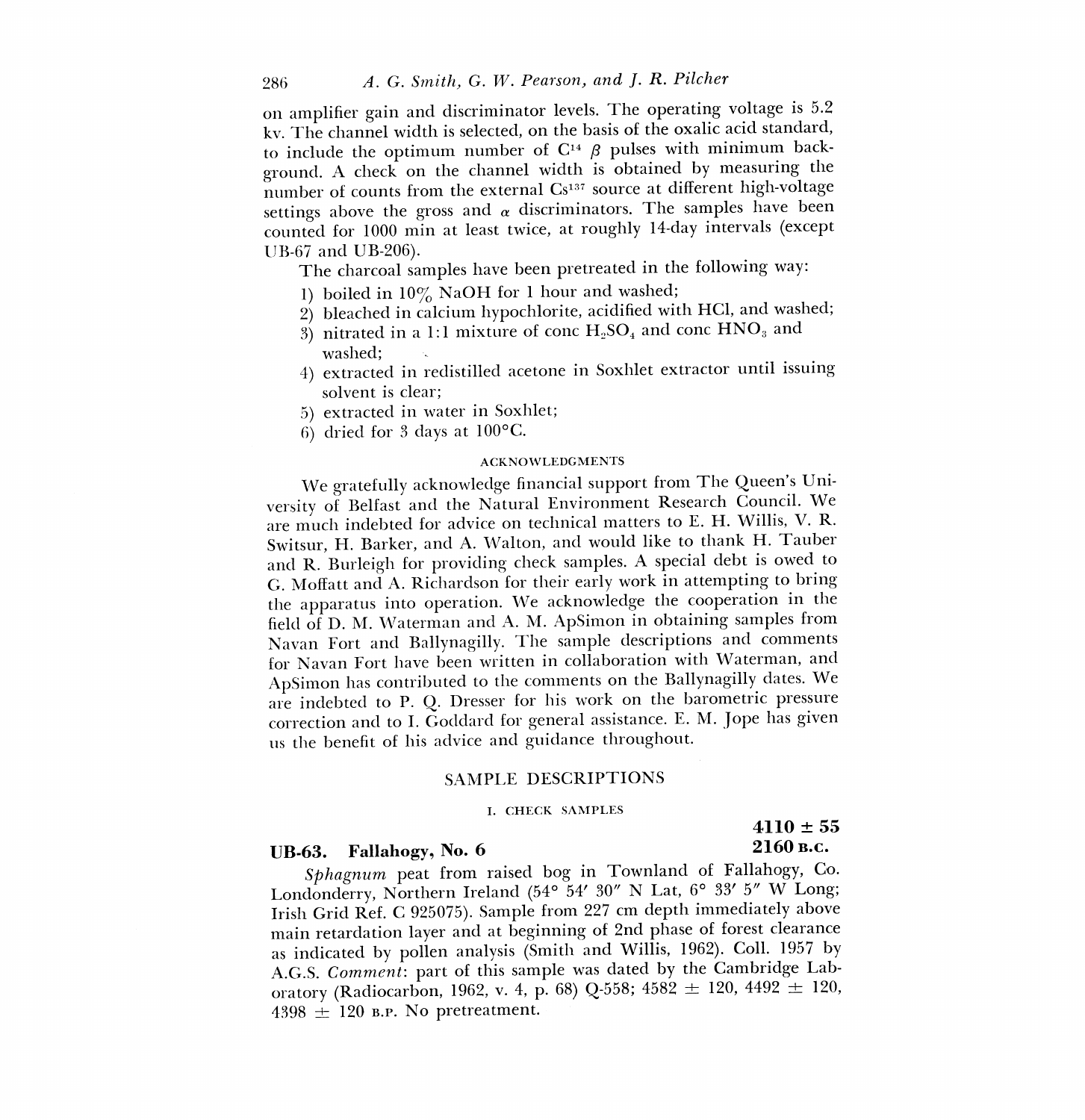### UB-65. Mentuhotep, Thebes 1770 B.C.

Sec. of tree trunk from mortuary temple of Neb-hepet-Re Mentuhotep (XIth Dynasty) at Deir el Bahri, Thebes (25° 44' N Lat, 32° 38' E Long), Egypt. Found by Egypt Exploration Fund 1907 and now in Dept. of Egyptian Antiquities, British Mus., No. 4779. Expected age, 2010 B.C. (3960 B.P.), is based on astronomical evidence and should not be more than 20 yr in error. Comment: part of this sample was dated by the British Mus. Lab. (Radiocarbon, 1959, v. 1, p. 85) BM-21, 3580  $\pm$  150 B.P. Acid pretreatment.

### UB-64. Ruds Vedby, Denmark 8925 B.C.

Wood from thin dark layer representing Pollen Zone Boundary  $II/$ III, Aller $\phi$ d/Younger Dryas. Isolated from peaty lake mud in profile at Ruds Vedby, Zealand, Denmark (55° 33' N Lat, 11° 22' E Long). Comment: this material, extensively used as interlaboratory check sample, has been dated 13 times by 9 labs. Dates are summarized by Hakansson (Radiocarbon, 1968, v. 10, p. 38) who gives weighted mean of those measurements made before his own (Lu-3, 10,840  $\pm$  120) as 10,995  $\pm$  55. No pretreatment.

### UB-67. 1835-1845 larch wood

Wood from A.D. 1835-1845 rings of larch tree felled in 1964 at Pomeroy Forestry School, Co. Tyrone, Northern Ireland (54° 35' N Lat,  $6^{\circ}$  54' W Long; Irish Grid Ref. H 705724). Coll. 1964 by A.G.S. Comment: carbonized before combustion.

### II. ARCHAEOLOGIC SAMPLES

### Navan Fort series, Co. Armagh, Northern Ireland

Samples are from Navan Fort (54° 21' N Lat, 6° 41' W Long; Irish Grid Ref. H 847452) under excavation by D. M. Waterman, Archaeol. Survey of Northern Ireland. After Neolithic utilization, there was a circular habitation enclosure with ditch (UB-188) and palisade, of Late Bronze age to Early Iron age date. Remains of settlement consist of series of wall-slots of 3 circular houses (UB-203). A soil which developed towards end of occupation (UB-187) underlies clean stratum suggesting period of disuse. A massive concentric-ring timber structure, 40 m in diam., was then erected, reconstructed, and burnt, apparently deliberately (UB-186 and UB-202). Finally, a composite mound 46 m in diam, and 4.5 to 5 m high was constructed. Coll, by D. M. Waterman following field discussion with A.G.S. and J.R.P.

### UB-188. Navan Fort, primary ditch fill 680 B.C.

## Charcoal from base of primary ditch filling. Comment: should date earliest occupation within ditch. Date suggests circular enclosure was in

# $3720 \pm 60$

# $10.875 \pm 70$

 $160 \pm 100$ <br>A.D. 1790

 $2630 \pm 50$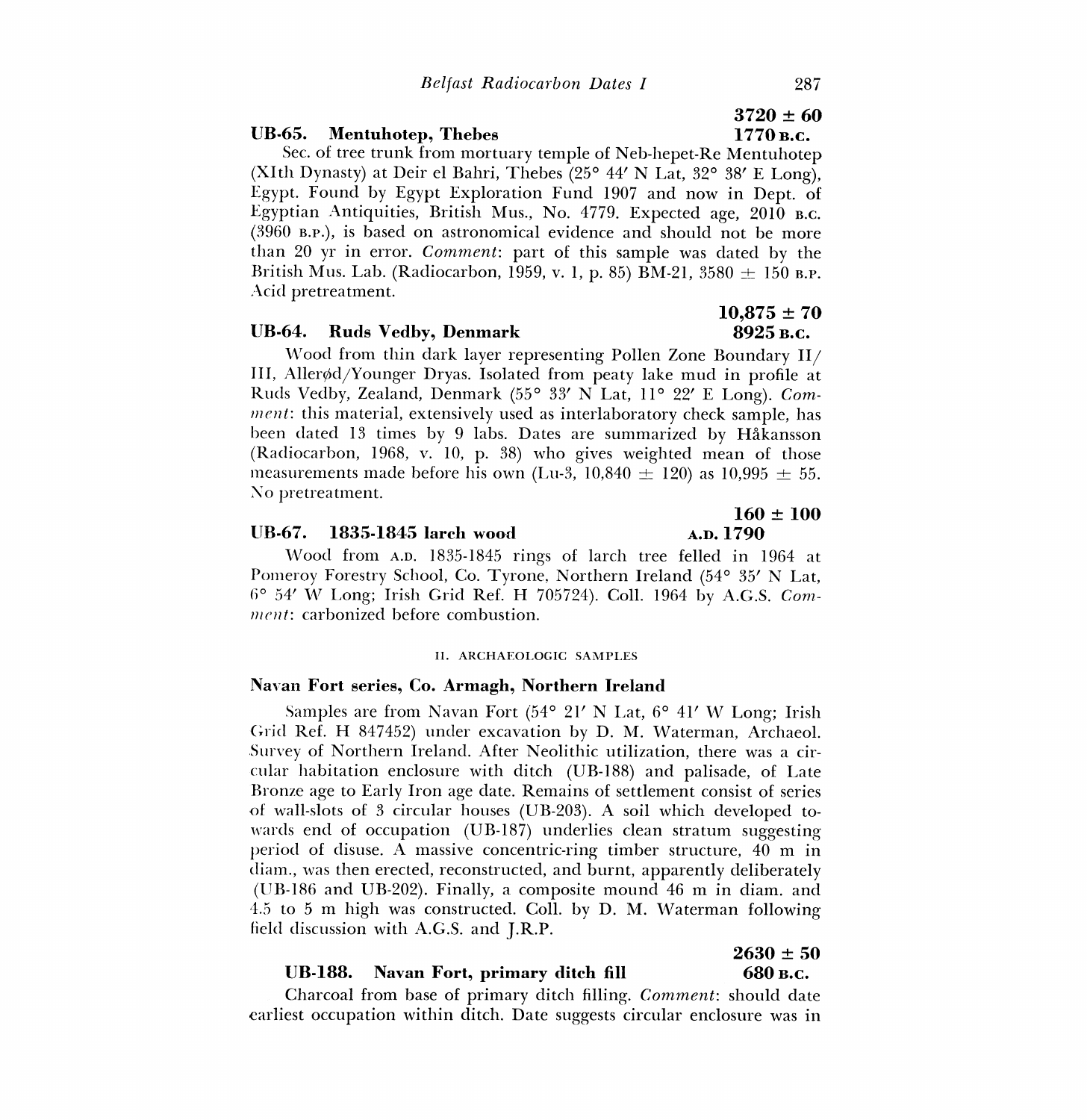use by end of Bronze age. Blade of a bronze socketed-sickle was discovered in cobbling assoc. with round houses.

# UB-203. Navan Fort, wall slot of Phase 2 house 410 B.C.

Charcoal (partly Fraxinus, id, by J.R.P.) from wall of Phase 2 timber round house. From rebuilding near end of series. Comment: material may be debris from earlier building in Phase 2, but date should be applicable to Phase 2 in general.

 $2345 \pm 50$ UB-187. Navan Fort, surface of ditch filling 395 B.C.

 $2360 \pm 45$ 

# Charcoal from above natural silting of ditch at base of soil which developed towards end of occupation of circular enclosure. Comment: sample does not relate to final occupation of circular enclosure, but can be taken with UB-188 and UB-203 as applicable to occupation of circular habitation enclosure in general.

# UB-186. Navan Fort, concentric-ring post  $2415 \pm 50$ <br>structure. 1  $465$  B.C. structure, 1

Charcoal (Quercus, id. by J.R.P.) from destruction layer of periphery of 40-m concentric-ring post structure. Comment: sample was probably from large structural timbers, either original or replacements (for which there is stratigraphic evidence), or a mixture of both. Date refers, therefore, only indirectly to building and destruction of structure, which must be younger than occupation of circular habitation enclosure (UB-187, etc.). This occupation is separated from concentric-ring post structure by layer of apparently sterile soil indicating period of disuse: duration of this period cannot be specified exactly from  $C<sup>14</sup>$  dates but is unlikely to have been more than a few centuries.

## UB-202. Navan Fort, concentric-ring post  $2215 \pm 50$ <br>structure. 2  $265$  B.C. structure, 2

Charcoal, small branches (partly Corylus, id. by J.R.P.) from same stratigraphic horizon as UB-186. Comment: material was small hazel branches (though other woods may have been present); it seems that this was kindling material with which outer wall of concentric-ring post structure was fired. Date should refer to deliberate burning of structure. General Comment: this series is internally consistent and post-Neolithic occupations, to which dates relate, appear to have continued over several centuries. Time between means of oldest and youngest dates is some 400 yr. Occupations clearly belong to pre-Roman Iron age with possible initial utilization in Dowris phase of late Bronze age (Eogan, 1964). Early Iron age site at Lough Gara, Co. Sligo, yielded  $C<sup>14</sup>$  dates covering roughly same range (Radiocarbon, 1961, v. 3, p. 26-38).

## Ballynagilly Series 1, Co. Tyrone, Northern Ireland

The site, known as `The Corby,' is in Ballynagilly Townland, Co. Tyrone, Northern Ireland (54° 42' N Lat, 6° 51' W Long; Irish Grid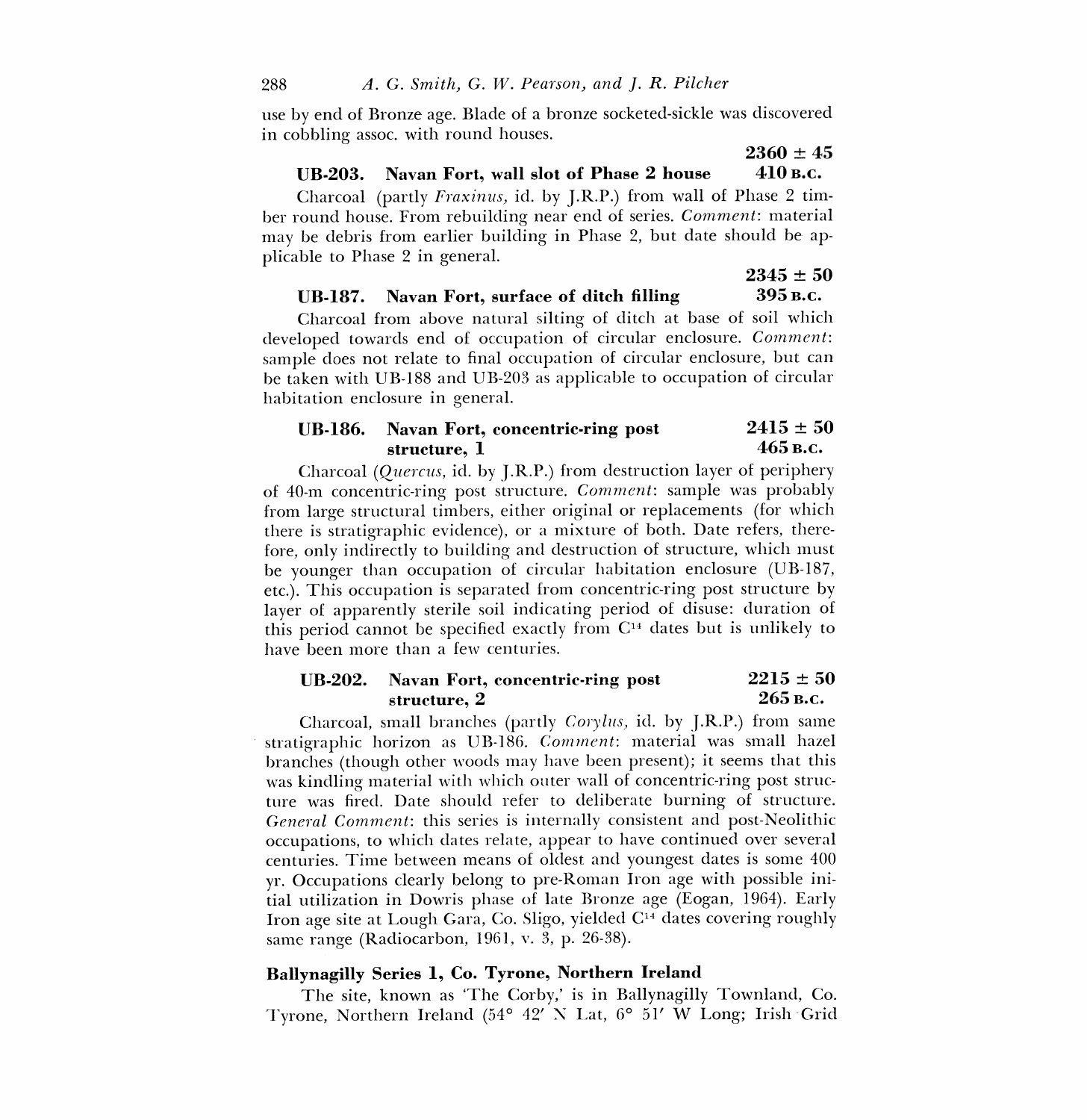Ref. H 743837) 5 mi NW of Cookstown. Series is from excavations carried out by A. M. ApSimon (Archaeol. Dept., Univ. of Southampton) on behalf of Ministry of Finance, Northern Ireland, during 1966-68 (Neolithic House in Ulster, 1968). Excavations revealed Neolithic settlement with rectangular house foundation and numerous hearths, pits, and postholes. Ca. 50 m from Neolithic site, Bell Beaker habitation site was discovered which yielded large quantities of flint implements and pottery. There are also signs of Early Bronze age utilization of site.

# UB-197. Ballynagilly, Neolithic borrow pit  $5625 \pm 50$ <br>(L, F135)  $3675$  B.c.  $(L, F135)$

Charcoal (Pinus, id. by J.R.P.) from large pit containing hearth debris including burnt stone, burnt clay, and sherds of Neolithic pottery, ca. 7 m S of wall slot of Neolithic house (UB-201). Coll. 1967 by A.M.A. Comment (A.M.A.): assoc. pottery is of Dunmurry style (Case, 1961) tentatively placed at beginning of Irish Neolithic sequence.

## UB-201. Ballynagilly, Neolithic house wall-slot  $5165 \pm 50$  $(L, F158)$  3215 B.C.

Charcoal (Quercus, id. by J.R.P.) from remains of split-oak planking compressed in wall-slot of Neolithic house. Coll. 1968 by J.R.P. Comment: date confirms Neolithic age of house, but is significantly younger than borrow-pit date (UB-197).

## UB-198. Ballynagilly, Early Bronze age hearth  $3590 \pm 60$  $(M, F33)$  1640 B.C.

Charcoal from saucer-shaped mass of charcoal 40 cm diam. containing one Early Bronze age sherd and resting on burnt sandy clay with burnt Beaker artifacts. Coll. 1967 by A.M.A. Comment: sample should post-date Beaker pottery sherds below, and be applicable to Early Bronze age re-occupation.

### Ballynagilly Series II, Co. Tyrone, Northern Ireland

Ballynagilly Series II samples relate to palaeoecologic work assoc. with excavations by A. M. ApSimon, as described under Ballynagilly Series I (this (late list). Samples come from several cores and monoliths taken by J.R.P. and A.G.S. from peat overlying occupation horizons and from nearby deep organic deposits. Detailed pollen analyses have been made of sub-samples from monoliths.

# $5195 \pm 60$

### UB-15. Ballynagilly, Monolith A, 22 to 24 cm 3245 B.C.

Charcoal (Quercus, id, by J.R.P.) isolated from charcoal-rich layer in sandy peat. Pollen diagram shows temporary decline of Quercus curve; Pinus curve falls to low values and *Betula* curve rises. These and other features, together with presence of charcoal, suggest phase of forest clearance. Coll. 1966 by J.R.P. Comment: date is comparable with that of Neolithic house (UB-201).